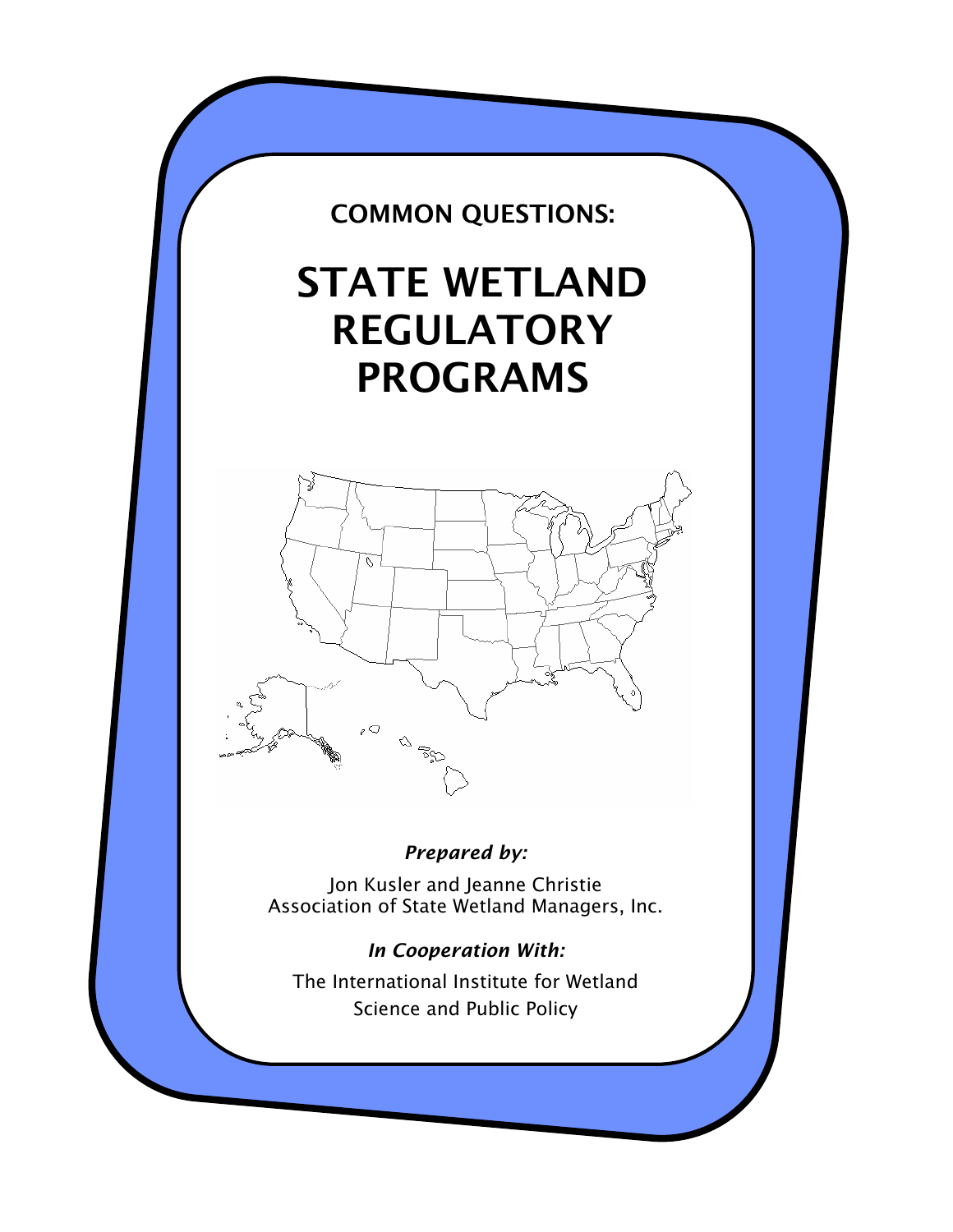# PREFACE

This guide is designed for state agencies, local government officials, land trust staff, federal agencies, and others interested in state wetland regulatory programs. A selected bibliography and list of websites provide the reader with more information concerning specific subjects.

This guide was prepared by Jon Kusler and Jeanne Christie, Association of State Wetland Managers (ASWM). It draws upon a series of studies prepared by the ASWM pertaining to state wetland programs including the preparation of a report: Status and Trends in State Wetland Regulatory Programs.

Preparation of this guide was funded by the U.S. Environmental Protection Agency, Region 2, Division of Wetlands. The opinions are those of the authors and ASWM and not necessarily those of the sponsoring agency.

*Photos in this report are mostly derived from websites. Please let us know, if you do not wish your photo to be included in this brochure.* 

*Photo on page 1 by K. Rodriguez 1994. Great Lakes Ecopage Photo Gallery http://www.epa.gov/glnpo/ecopage/photo/wetlands/wetland05.htm* 

*Photo on page 2 by Jon Kusler, Association of State Wetland Managers, Inc., Berne, New York.* 

*Photo on page 3 by USDA Natural Resources Conservation Service 2001.* 

*Photo on page 7 by Dennis Larson, 2001. USDA Natural Resources Conservation Service.*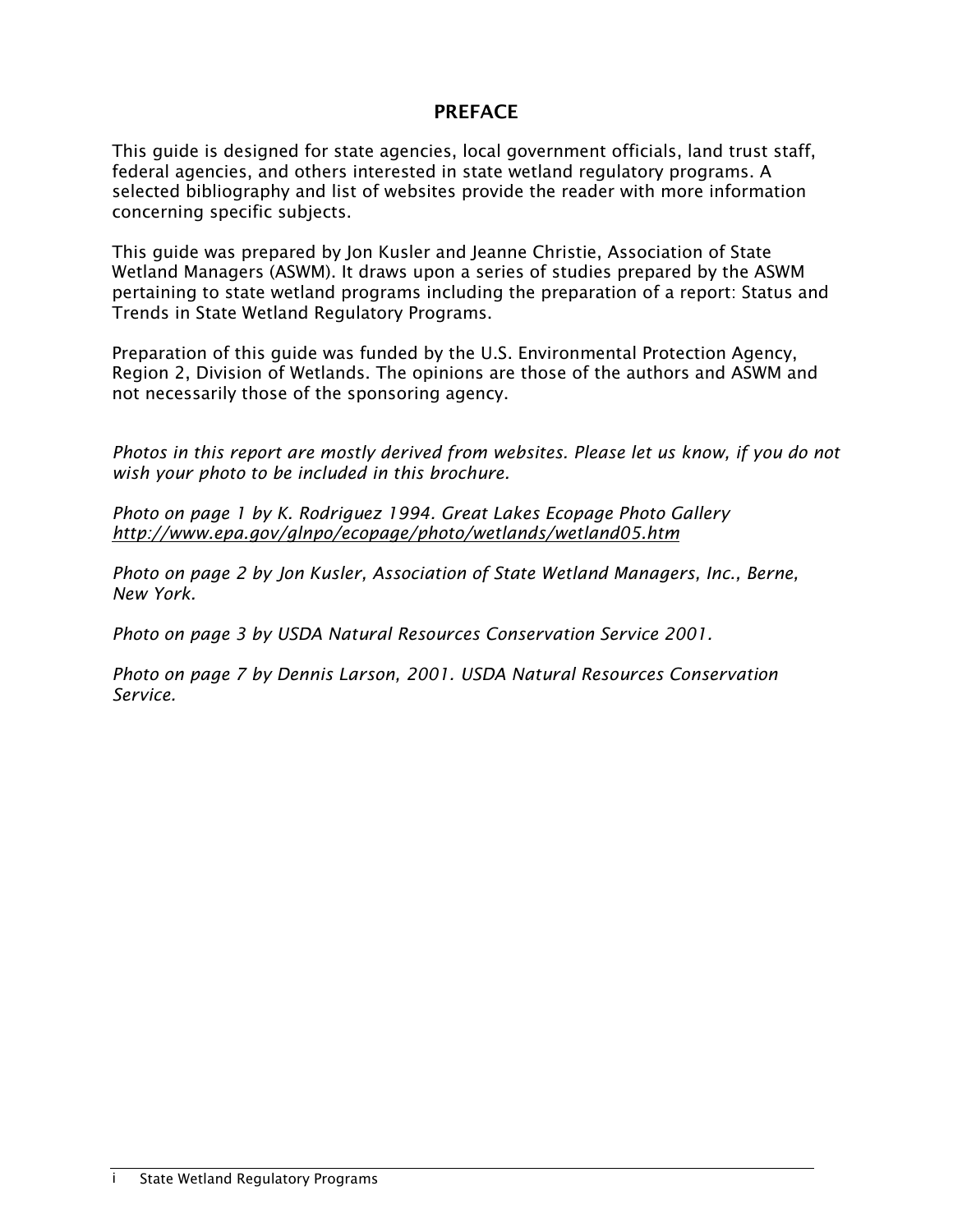# COMMON QUESTIONS: STATE WETLAND REGULATORY PROGRAMS

# Which states regulate activities in wetlands?

A. It is difficult to summarize state regulation of activities in wetlands.

All states regulate some activities in wetlands pursuant to "public water", dam safety, floodplain regulation, river regulation, pollution control, shoreland zoning, coastal zone management, wetland, critical area, sediment control, stormwater, or other statutes. But, the goals of these efforts and the issue considered by the regulations are typically quite narrow (e.g., dam safety, flood hazard reduction, pollution control). Agriculture, public roads and many activities which may damage or destroy wetlands are typically not regulated. In addition, regulations often apply to some but not all wetlands. Statutes typically require a permit from a state agency only for specified activities (e.g., fills) in particular types of areas (e.g., coastal zone, shoreland areas).

Regulations also overlap. For example, Wisconsin and many other states directly regulate activities in "public" waters which include many wetlands. Wisconsin also sets standards for local regulation of wetlands in some other areas pursuant to a "shoreland" zoning act. In addition, the state regulates activities in wetlands pursuant to water quality statutes. It also regulates some activities pursuant to dam safety statutes, floodplain zoning statutes, and sanitary codes. Finally, it regulates some pursuant to an explicit wetland regulatory statute.

Summarization of state programs becomes even more difficult when the degree of implementation is considered. For example, many states such as California and Washington have theoretically broad authority to regulate activities in wetlands pursuant to water pollution control statutes but few have staffed and funded more than minimal programs.

As examined in more detail below, all twenty eight coastal and Great Lake states regulate at least some activities in coastal and estuarine wetlands directly or set standards for local regulation. Twenty-four states regulate at least some activities in

inland wetlands directly or set standards for local regulations although this number is not definitive as suggested below. State regulation of inland and coastal wetlands is strongest through out the nation for navigable waters and adjacent wetlands. It is strongest in the Northeast, Midwest, along the Pacific coast, and in a portion of the South. It is weakest for isolated and partially isolated freshwater wetlands. It is particularly weak in much of the Midwest, the inland portion of the West, and the South. Both coastal and inland wetland regulations vary greatly in terms of their coverage. These regulations are described in greater depth below.



*Less protection is provided for freshwater wetlands*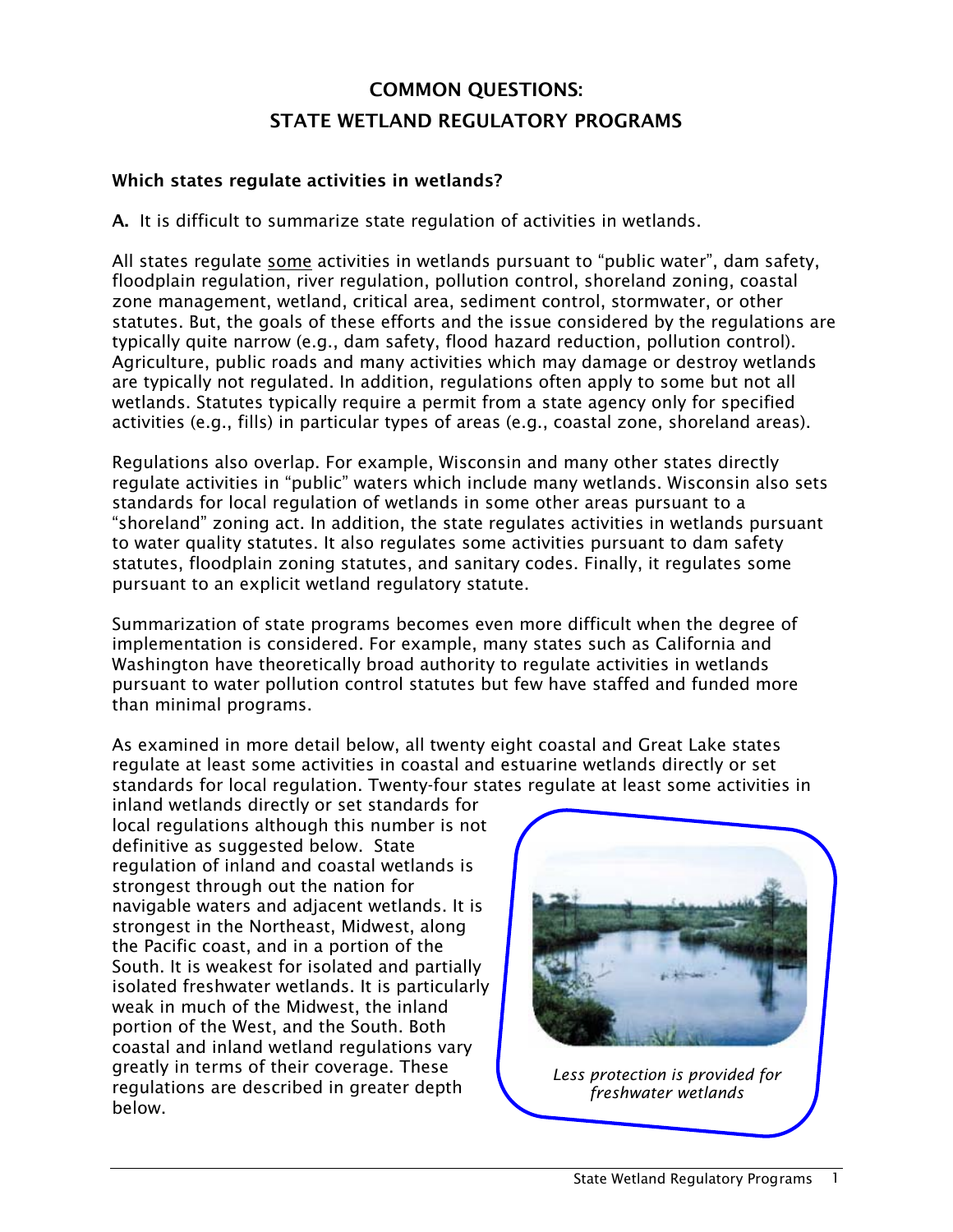# Which states regulate activities in coastal and estuarine wetlands?

A. As indicated above, all coastal and Great Lake states – a total of twenty-eight states- - provide some measure of control over activities in coastal and wetlands although this control is particularly limited in some states such as Texas and Mississippi. Maine, New Hampshire, Massachusetts, New York, Rhode Island, Connecticut, Maryland, Georgia, Texas and Mississippi have adopted coastal wetland regulatory statutes. Some states such as Alaska, Washington, Oregon, Massachusetts, Connecticut, Rhode Island,

North Carolina, South Carolina, Louisiana, Michigan, Wisconsin, Minnesota, Ohio, Alaska, Hawaii, Indiana, Florida, Pennsylvania and California also regulate at least some



coastal wetlands pursuant to coastal zone, "shoreline", "public waters", "wetland" or broader land planning and regulatory statutes (e.g., land planning in Hawaii and critical area in Florida) with some overlap with the coastal wetland regulatory statutes. Illinois also regulates public activities in the Great Lakes and other wetlands (Vermont may be added to this list if Lake Champlain is considered a "coastal" water). All coastal states also provide some measure of state control over federal permitting in coastal wetlands with programs established pursuant to Section 401 of the Water Pollution Control Amendments and Coastal Consistency requirements of the Coastal Zone Management Act.

### Which states regulate activities in inland (freshwater) wetlands?

A. Most states provide some regulation of structures and fills in larger lakes and streams (waters) pursuant to public water, dam safety, or pollution control statutes. Many of the coastal states provide some measure of regulation of inland wetlands within regulated "coastal" zones which are quite large in states like North Carolina and South Carolina. However, many other coastal states regulate only narrow coastal areas and the freshwater wetlands they contain pursuant to coastal zone statutes.

Twenty-four states provide more specific regulation of freshwater wetlands although the scope of coverage varies greatly. Sixteen states regulate a broad range of activities in freshwater wetlands directly or establish standards for local regulation of freshwater wetlands through an explicit freshwater, "nontidal" or other wetland regulatory statutes. States which directly regulate freshwater wetlands through such statutes include Maine, Rhode Island, New Hampshire, New York, Vermont, Connecticut, New Jersey, Virginia, Florida, Maryland, Minnesota (some wetlands), Michigan, Wisconsin, Indiana, Ohio and Oregon. In addition, Pennsylvania broadly regulates freshwater wetlands through a public water statute. North Carolina utilizes a pollution control statute. Other states such as Nebraska, California, Washington, Texas, and Tennessee are exercising some measure of control over activities in freshwater wetlands through water quality protection statutes.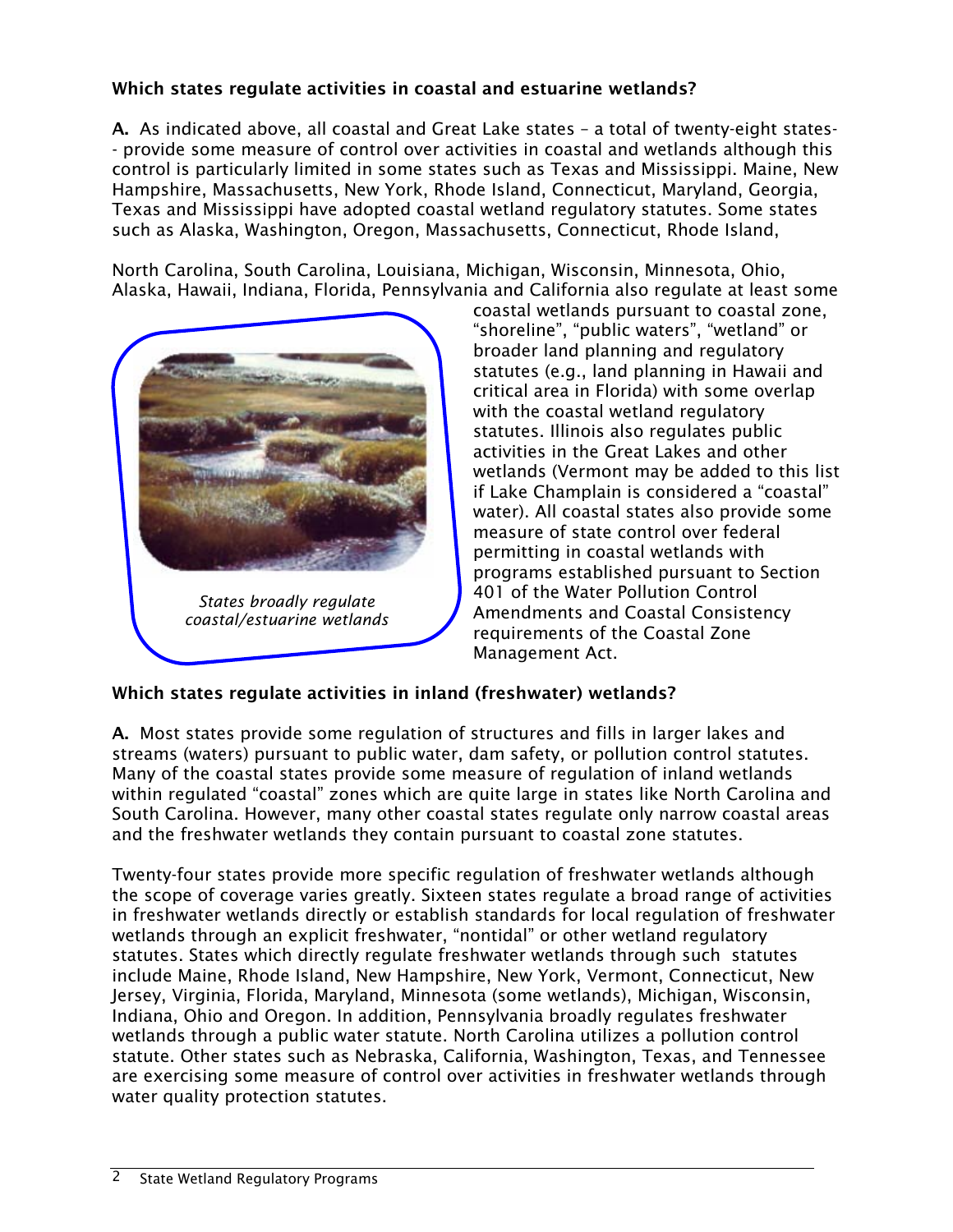Maine, Vermont, Washington State, Michigan, Minnesota, Wisconsin, Florida, Oregon, Massachusetts, Connecticut, Florida, and Maryland also establish state standards for local regulation of freshwater wetlands with some direct regulation if local governments fail to regulate consistent with state standards pursuant to freshwater wetland, shoreland or shoreline zoning acts.

In addition, a number of states regulate activities in freshwater wetlands which are included in broader sensitive or critical areas through special statutes. Examples include New Jersey (Hackensack Meadowlands, Pinelands); New York (the Adirondacks); California and Nevada (Lake Tahoe Commission), and Florida (Keys, Big Cypress).

Finally, states provide some measure of control over federal Section 404 permits through Section 401 water quality programs. These efforts are generally limited to activities regulated pursuant the Section 404 program but are broader in a few states (e.g., North Carolina).

#### How many states regulate wetlands cooperatively with local governments? Do state regulations preempt local regulations?

A. Except for New Jersey, and to a lesser extent Virginia, all states with wetland regulations also encourage local government wetland regulations. These include many states with direct state regulation of coastal and/or freshwater wetlands such as Maine, New Hampshire, Vermont, Rhode Island, New York, Maryland, Virginia, Florida, Minnesota, Michigan, Illinois, Washington, Oregon, and Alaska. They also include states with statesupervised local regulations such as Oregon and Wisconsin. Only New Jersey has preempted local wetland regulations and regulates wetlands directly at the state level although this is also true, to some extent, in Virginia.



#### How many states have adopted regulations to fill the gaps created by the U.S. Supreme Court SWANCC decision?

A. Only Ohio, Wisconsin, and Indiana have adopted remedial wetland statutes. Legislative proposals have been made in Illinois and New York. In addition, a number of states have tightened pollution control regulations to address the gaps including Nebraska, Ohio, South Carolina, North Carolina, Texas, Washington, and California.

#### Does the definition of "wetland" used by state regulatory programs coincide with the federal Section 404 definition?

A. In general, state wetland definitions approximate but do not coincide with the federal Section 404 definition for "wetland" although many states regulate essentially the same areas. Many states list characteristics plant species in their definitions. A number of coastal states provide elevation criteria measured in relationship to mean high tide in their definitions. Connecticut uses soils to define freshwater wetlands.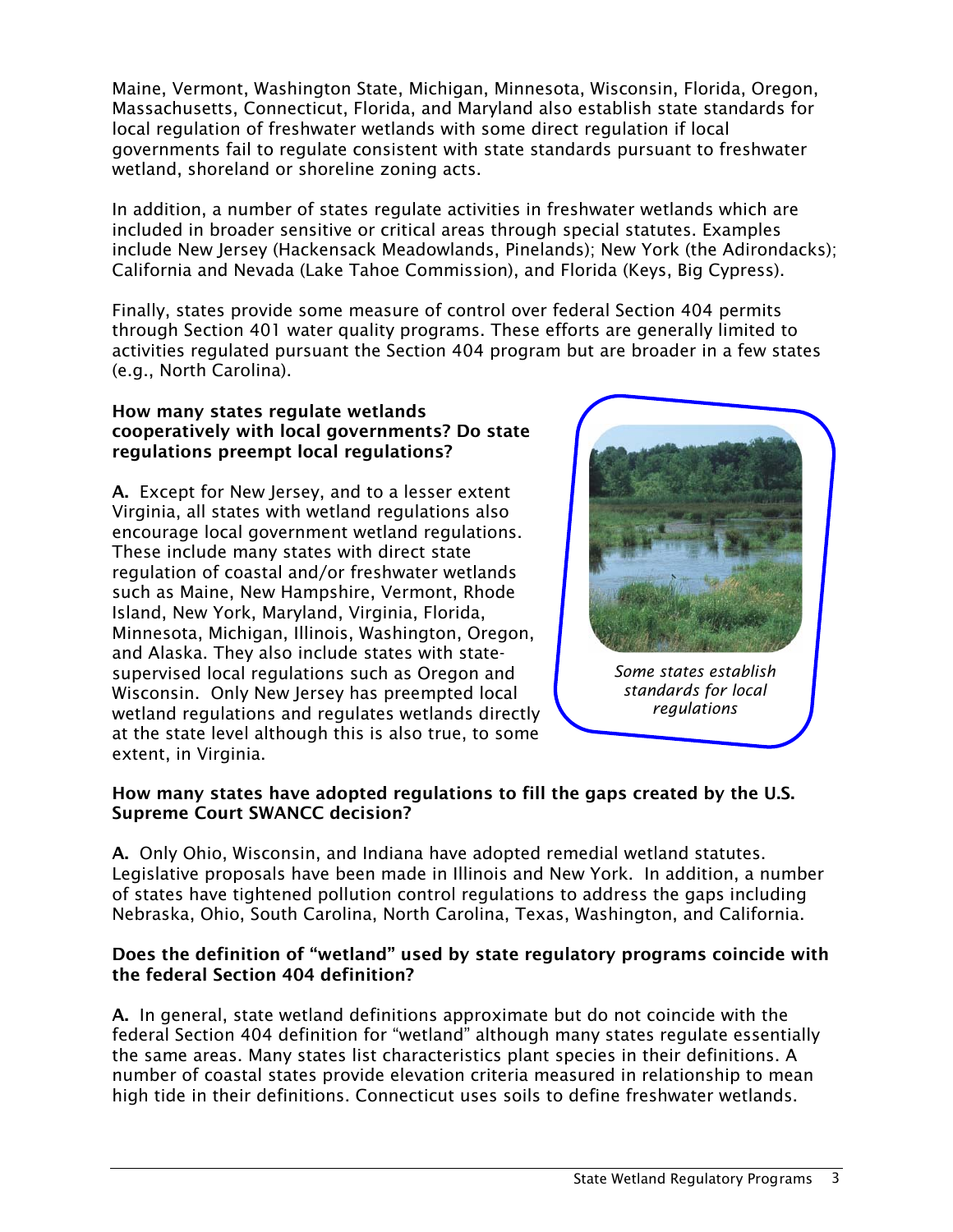# What are the goals of state wetland regulations?

A. In general, state wetland statutes and regulations establish broad goals which include the protection of wetland habitat values, flood storage, wave retardation, pollution control, fisheries and other functions and values.

# Have many states adopted a "no net loss" goal?

A. Many states have adopted explicit no net loss of functions, values, and acreage goals such as New Jersey and Maryland. Most states also set forth state flood loss reduction and other public welfare goals in addition to protection of wetland functions and values.

### Do states apply a case-by-case permitting approach to wetland protection?

A. In general, yes. States typically require individual permits for specified activities in specified types of wetlands. However, several states such as Massachusetts and Connecticut have also authorized state agencies to adopt maps and "orders" for specific wetlands. These order procedures more closely resemble local zoning and establish more specific, detailed standards for permitted and prohibited activities. A few states like New Jersey and Virginia have adopted "general permits" for minor activities in wetlands which allow landowners and others to undertake specified activities without seeking an individual permit providing they comply with the overall provisions of the general permit.

# Do states exempt activities from regulation?

A. Many state wetland regulatory programs partially exempt drainage and agriculture. Some states such as Washington only regulate activities in wetlands within a certain distance of lakes, streams, and the coasts. Some states such as New York place size limitations on regulating activities within freshwater wetlands such as 12.4 acres in New York.

*"...state wetland statutes and regulations establish broad goals which include the protection of wetland habitat values, flood storage, wave retardation, pollution control, fisheries …"*

### Have any states created specialized, area-wide regulations for complexes of wetlands?

A. Several states have created area wide regulatory entities to manage specific complexes of wetlands. These include the New Jersey Hackensack Meadowlands Commission and the San Francisco Bay Commission. In addition, state legislatures have created many broader special area management entities for areas which contain large numbers of wetlands such as the New York State Adirondack Park, the New Jersey Pinelands Commission, the Florida Critical Areas Commission (such as the Keys), and the Lake Tahoe Commission.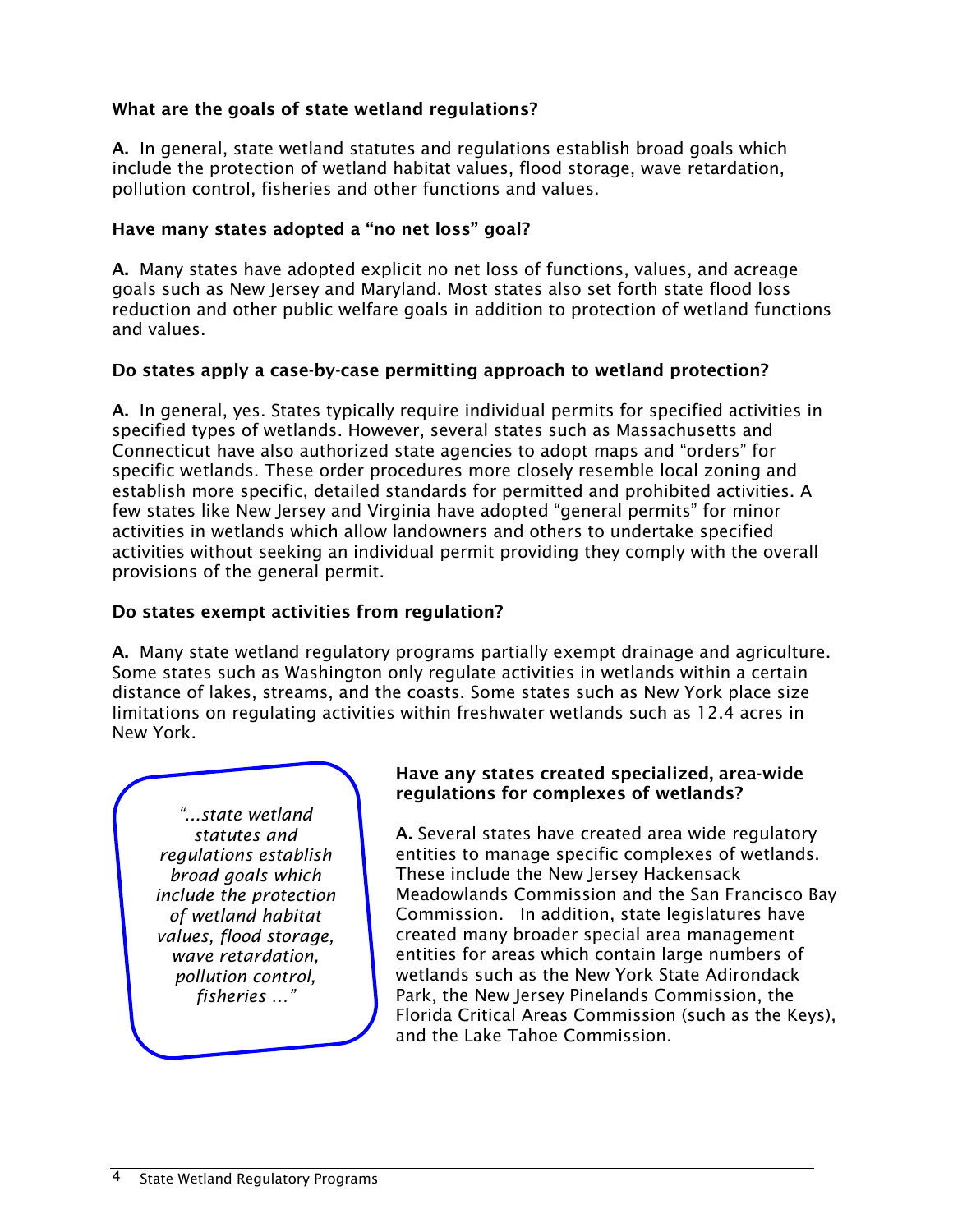# How many states have adopted Section 401 regulations?

A. Apparently all states have adopted Section 401 programs which allow them to approve, disapprove or conditionally approve federal permits such as Section 404 permits. The specifics including the staffing of the programs vary greatly. Many states have defined state waters to include wetlands or issued specific wetland water quality standards pursuant to water pollution control statutes such as Ohio, Wisconsin, Washington, and North Carolina.

## How many states have adopted CZM coastal consistency procedures?

A. Apparently all states with coastal zone management program have adopted CZM coastal consistency procedures.

### Have many states "assumed" the Section 404 program? What does this mean?

Only New Jersey and Michigan have "assumed" the Section 404 program although more than fifteen states have investigated potential assumption. Pursuant to such "assumption", the state rather than the U.S. Army Corps of Engineers (Corps) issues wetland regulatory permits under their own state statutes for most activities in freshwater wetlands which are not navigable by the federal standards of navigability. However, the Corps continues to issue permits for activities in coastal and many riverine and lakeshore wetlands which are adjacent to waters which are navigable in fact. This considerably limits the scope of state programs.

The Section 404 state assumption program is administered by the U.S Environmental Protection Agency (EPA). EPA provides overall program oversight on state programs to insure compliance with federal standards. However, much of the day-to-day state/federal coordination occurs with the Corps which continues to issue permits for wetlands adjacent to navigable waters and their tributaries.

### Why have not more states assumed the Section 404 program?

A. Many states have investigated assumption but have decided not to apply for assumption for a number of reasons. First, many states have not adopted sufficiently comprehensive wetland regulations which would qualify them for state assumption. State regulations must equal or exceed federal regulations. Second, states have not wished to spend the additional funds for administration and enforcement of state wetland regulations. Third, states have found that State Programmatic Permits, issued by the Corps, offer a more flexible approach for sharing permitting responsibilities with the federal government than the state assumption program. Many have applied for programmatic permits. See discussion below. Fourth, a state achieves only limited control over activities in wetlands with state assumption because the Corps continues to regulate activities in traditionally navigable waters.

### What is a state "programmatic" permit?

A. The Clean Water Act authorizes the Corps to issue "general" permits on a state, regional, or nationwide basis for categories of activities which the Corps has determined will cause only minimal adverse environmental effects. The Corps has interpreted this authority to allow it to issue to states state programmatic permits.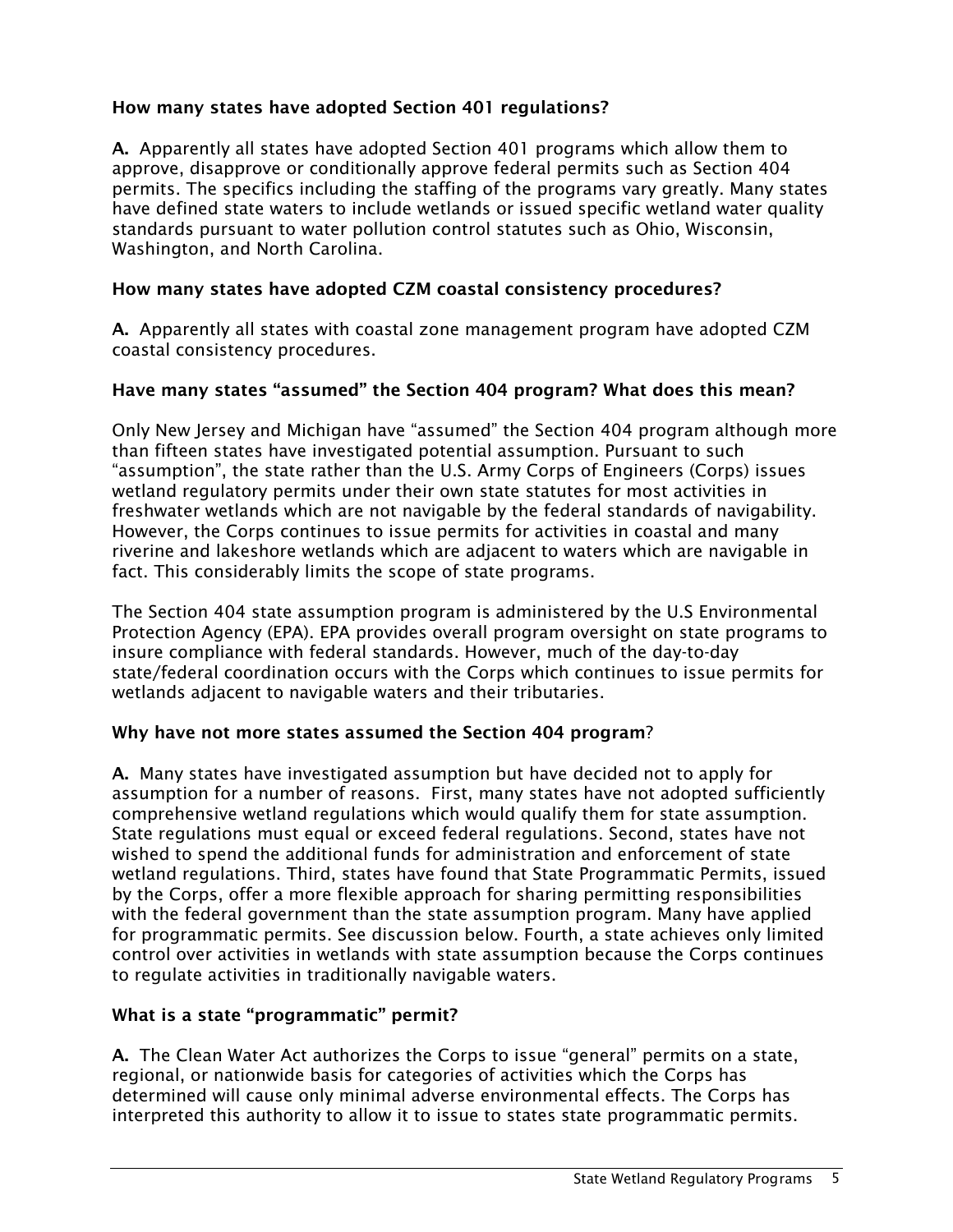Such state programmatic permits allow states to issue permits for a broad range of activities in wetlands in lieu of direct permitting by the Corp pursuant to Section 404 where state regulations equal or exceed federal regulations. Many states have sought programmatic permits which would not qualify for state assumption (see above) because general permits allow states to regulate certain traditionally navigable waters and do not require states to comprehensively regulate wetlands.

A state "general permit" issued by the Corps to a state divides permitting responsibilities between the state and the Corps. The Corps continues to regulate some activities in navigable water and activities with major impacts. The state directly regulates activities with minor impacts. The Corps and the State jointly review some activities with moderate impact.

Wisconsin, Minnesota, Maine, New Hampshire, Rhode Island, Connecticut, Maryland, Florida, Pennsylvania, and Oregon are among the states which have been granted state programmatic permits by the Corps whereby the state regulates in place of the Corps at least a portion of the wetlands which are subject to Section 404 regulation.

#### How many states have adopted joint permit processing procedures with the U.S. Army Corps of Engineers?

A. Many states such as Alaska, Wisconsin, Minnesota, Maine, Vermont, New Hampshire, Massachusetts, Rhode Island, Oregon, Florida, and Pennsylvania have adopted joint wetland permit processing procedures with the Corps as part of direct state regulatory programs or cooperative state/local regulatory efforts.

### Have states mapped their wetlands?

A. Freshwater wetland statutes in Maryland, New Jersey, and New York require wetland mapping prior to regulation of wetlands. A number of other states have prepared their own wetland maps including Massachusetts, Wisconsin, and Connecticut. Most other states rely on federal, National Wetland Inventory maps.

### Have states authorized the use of mitigation banks?

A. At least twenty-one states have adopted mitigation bank statutes or regulations which authorize the state to establish banks or to issue guidance for the establishment of banks. These include Indiana, Iowa, Louisiana, New Jersey, Oregon, Pennsylvania, Texas, Virginia, Washington, Wisconsin, North Dakota, New Hampshire, Arkansas, West Virginia, Tennessee, North Carolina, Maryland, Nebraska, Maine, Colorado, and California. Several state natural resource agencies such as Maryland, New Jersey, and California have established state mitigation banks for use by individuals seeking permits to alter wetlands. State transportation agencies have established mitigation banks for their own use in many other states such as North Carolina and Minnesota. South Carolina, Texas, North Carolina, California, and have adopted guidance for private wetland mitigation banks.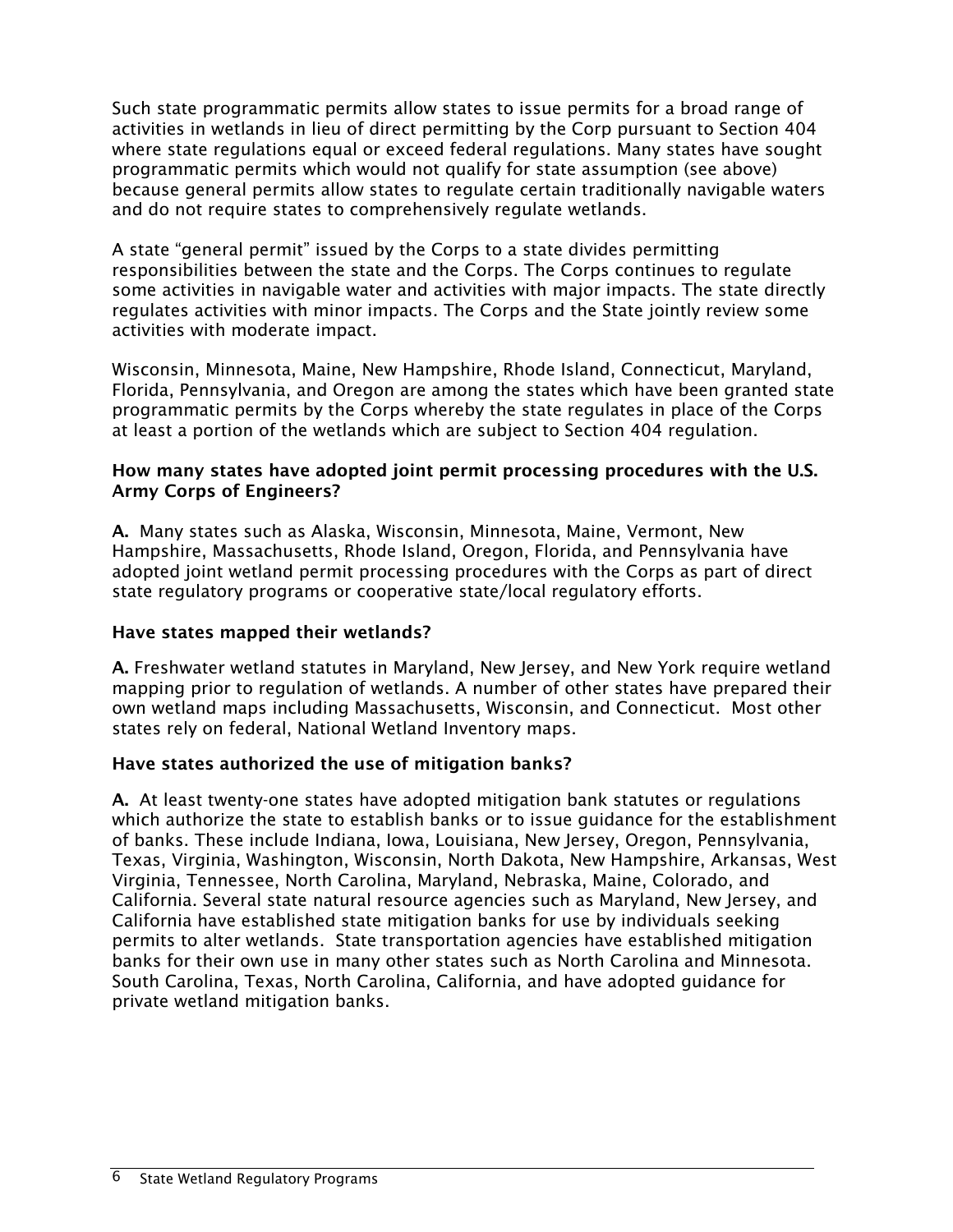## Have states developed their own wetland assessment procedures?

A. Many states such as Wisconsin, Minnesota, New Hampshire, Connecticut, and Oregon developed rapid wetland assessment procedures in the 1980s and early l990s which resembled, in many respects, the WET (Wetland Evaluation Technique) developed by the Corps. More recently, some states such as Washington, Alaska, Utah, Oregon, and California have investigated or developed Hydrogeomorphic Method models. However, such methods have not been applied for regulatory purposes. Many states are also in the process of developing biocriteria for wetland water quality standards including Wisconsin, Minnesota, New York, Vermont, Maine, Ohio, Indiana, and Nebraska. Wisconsin and Ohio are applying such criteria in regulatory permitting or review programs. Florida is the only state which has formerly adopted a wetland assessment procedure which must be applied on all state regulatory permits.

#### Have states developed model ordinances and other guidance materials for local governments?

A. Many states such as Wisconsin, Minnesota, Maryland, Pennsylvania, Virginia, and Indiana, and Michigan have developed model wetland protection ordinances to assist local governments.

### Have state wetland regulations been upheld by the courts?

A. Yes, state wetland regulations have been broadly and consistently upheld by the courts. No court has held a state wetland statute invalid. Courts have also broadly upheld state denial of permits, providing some economic use remains for whole parcels. See J. Kusler, Wetland Regulations in the Courts.

### Do states provide tax incentives for regulated wetlands?

A. Most states have adopted statutes which reduce the property taxes on regulated wetlands. Some of these statutes are contained in wetland statutes; others in broader open space and property tax legislation. In general, assessors are to assess wetlands at existing use rather than potential (developed) use value.

#### Where can I go to get more information on state programs?

A. See selected bibliography and web pages listed below.

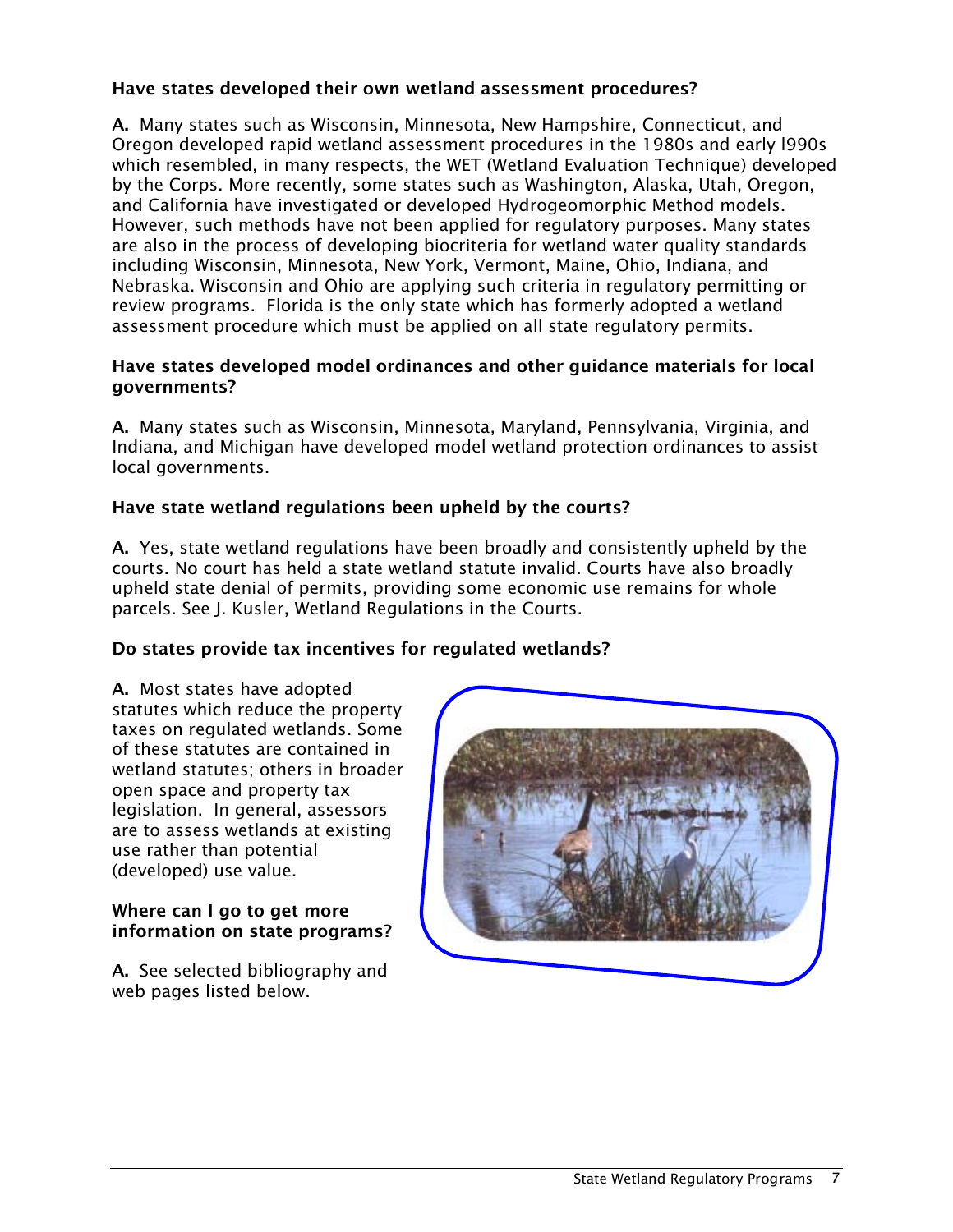# SUGGESTED READINGS

- Association of State Wetland Managers. 1993. Classification of Wetlands for Regulatory Purposes. Berne, New York.
- Kusler, J. 1994. State Wetland Regulation: Status of Programs and Emerging Trends. Association of State Wetland Managers. Berne, N.Y.
- Kusler, J. A. 1977. Strengthening State Wetland Regulations. U.S. Fish and Wildlife Service. Washington, D.C.
- Silverberg, S. and M. Dennison. 1993. Wetlands and Coastal Zone Regulation and Compliance. Wiley Press. New York, New York.
- Want, W. F. 2004 update. The Law of Wetland Regulation, Clark Boardman Callaghan
- World Wildlife Fund. 1992. Statewide Wetlands Strategies: A Guide to Protecting and Managing the Resource. Island Press, Covelo, California

# SUGGESTED WEB SITES

http://www.aswm.org/propub/statepartnership.pdf Addressing the Gaps: A Federal, State, Tribal and Local Partnership for Wetland Regulation

http://www.aswm.org/swp/theSWANCCdecision9.pdf Kusler, J. 2004. The SWANCC Decision; State Regulation of Wetlands to Fill the Gap.

http://www.floods.org/NoAdverseImpact/FLOODPLAIN\_REG\_IN\_COURTS\_112603.pdf Kusler, J. 2003 update. State and Local Regulations in the Courts.

www.lawguru.com/ilawlib/1.htm Internet Law Library.

http://www.hg.org/torts.html HierosGamos, Tort Law. Comprehensive law and government portal.

http://www.statelocalgov.net/index.cfm State and Local Government on the Net. Many, many sites listed state-by-state.

http://www.epa.gov/docs/epacfr40/find-aid.info/state/ EPA links to state environmental laws. State/federal programs described state-by-state. Good list of links.

http://www.law.cornell.edu/topics/state\_statutes.html Legal Information Institute. State laws by topic.

http://www.law.cornell.edu/opinions.html Legal Information Institute. State Courts – by Jurisdiction. Links to individual states and courts and full text of decisions.